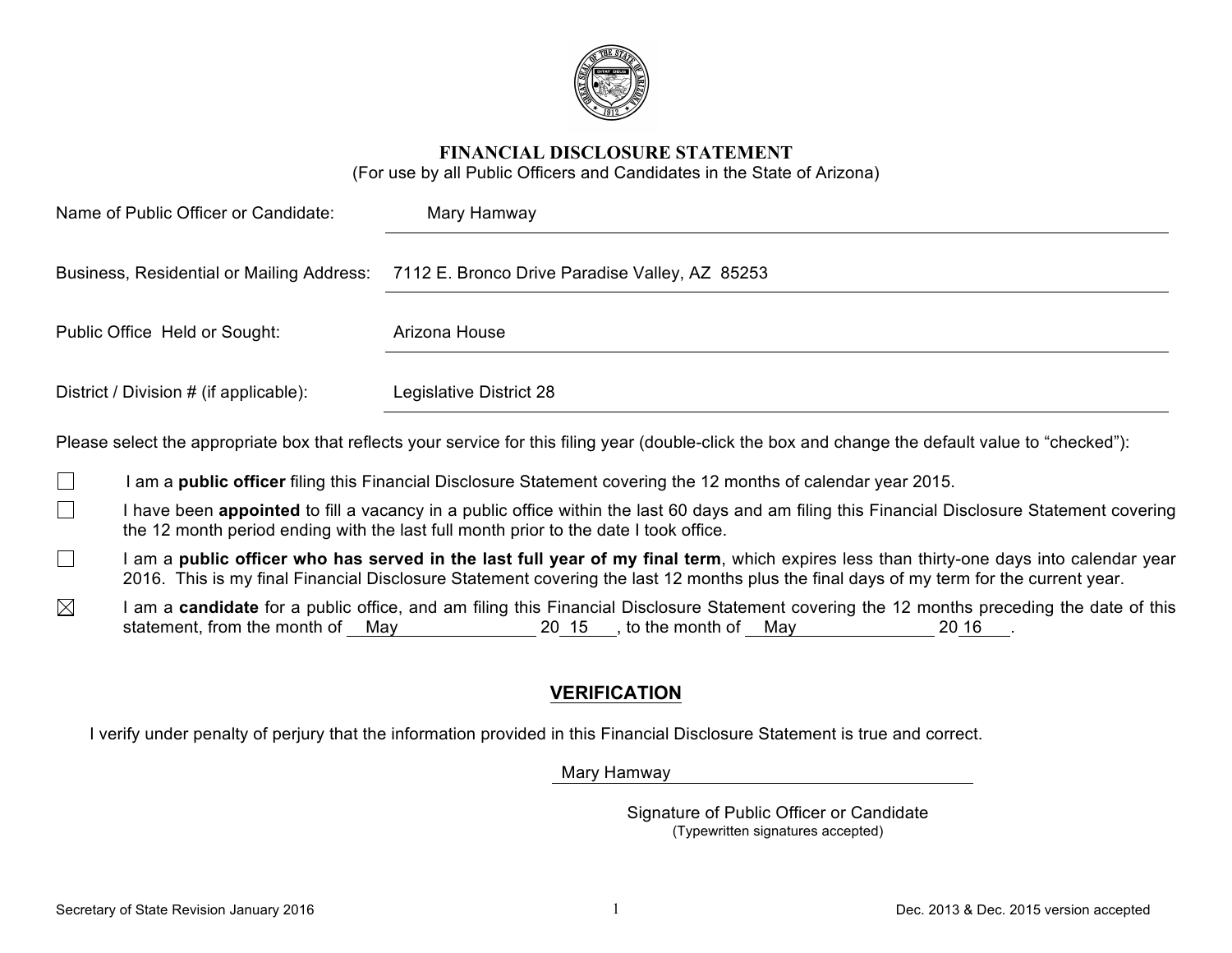## **A. PERSONAL FINANCIAL INTERESTS**

This section requires disclosure of your and/or a member of your household's personal financial interests.<sup>1</sup>

### **1. Household Members' Names**

**What to disclose:** If they reside in your household, disclose your spouse's name and the names of any minor children of whom you have legal custody. If none, please write "N/A". For the remaining questions in this Financial Disclosure Statement, the term "member of your household" will be defined as the persons listed below.

| YOUR SPOUSE'S NAME      | Geoffrey H. Hamway |
|-------------------------|--------------------|
|                         |                    |
|                         |                    |
| <b>CHILDREN'S NAMES</b> |                    |
|                         |                    |

### **2. Sources of Personal Compensation**

**What to disclose:** The name and address of each employer who paid you or any member of your household more than \$1,000 in salary, wages, commissions, tips or other forms of compensation (other than "gifts") during the period covered by this report. Describe the nature of each employer's business and the type of services for which you or a member of your household were compensated.

Also, list anything of value that any other person (outside your household) received for your or a member of your household's use or benefit. For example, if a person was paid by a third-party to be your personal housekeeper, identify that person, describe the nature of that person's services that benefited you, and provide information about the third-party who paid for the services on your behalf.

**You need not disclose:** Any money you or any member of your household received that constitutes gross income paid to a business that you or your household member owns or does business as. This will be disclosed in Section 11 below.

 $\overline{a}$ 

<sup>1</sup> If additional space is needed to report information on this Financial Disclosure Statement, select the appropriate reporting area and add additional rows to the form. For example, to report an additional child's name in Section 1, right-click in any row, click "Insert," click "Insert Rows Above." (The user should add rows "above" or "below" based on the resulting effect on formatting in the Financial Disclosure Statement).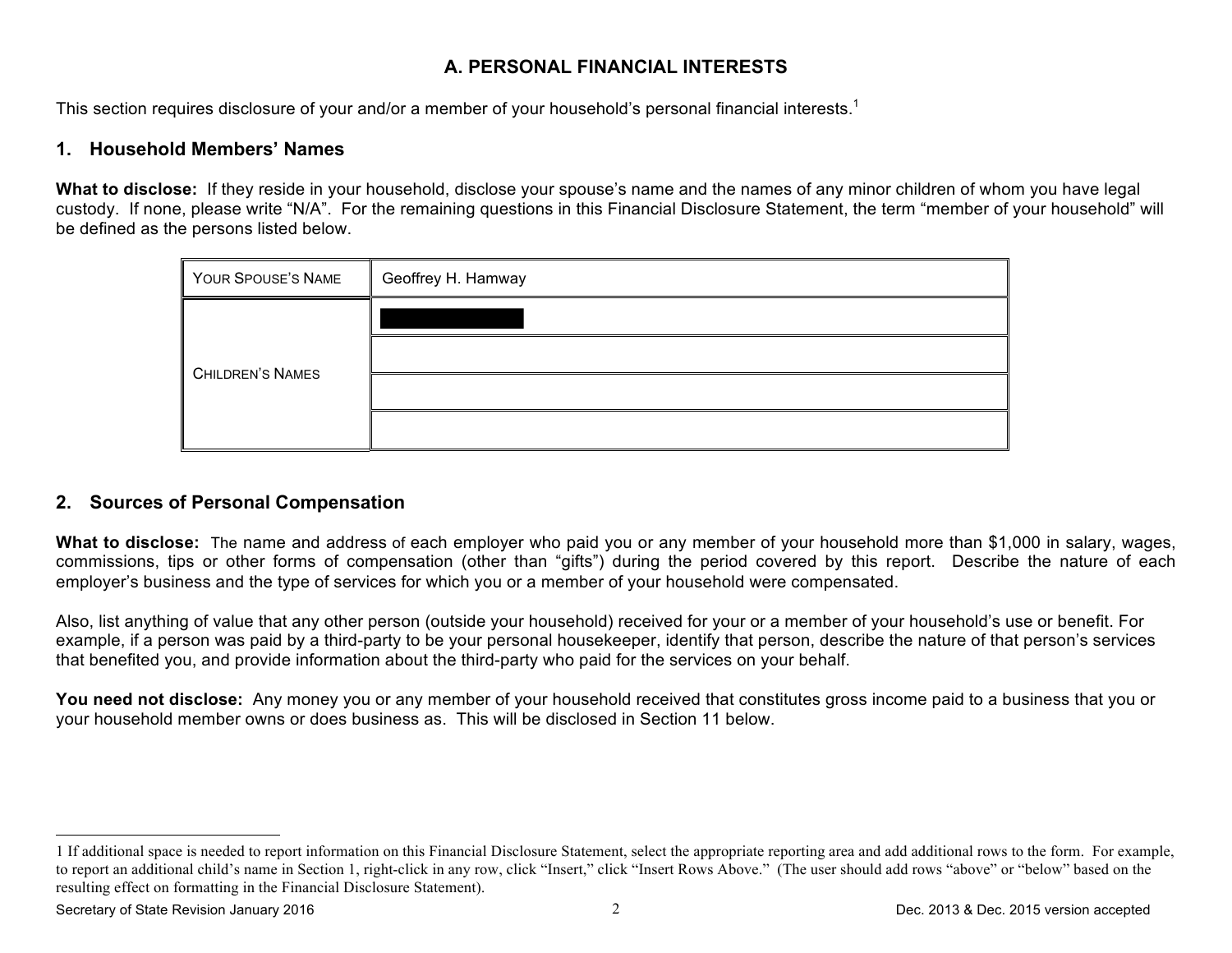| NAME OF PUBLIC OFFICER OR<br><b>HOUSEHOLD MEMBER BENEFITTED</b> | NAME AND ADDRESS OF EMPLOYER WHO<br>PROVIDED COMPENSATION > \$1,000                                        | NATURE OF EMPLOYER'S<br><b>BUSINESS</b>        | NATURE OF SERVICES PROVIDED BY PUBLIC<br>OFFICER OR HOUSEHOLD MEMBER FOR EMPLOYER |
|-----------------------------------------------------------------|------------------------------------------------------------------------------------------------------------|------------------------------------------------|-----------------------------------------------------------------------------------|
| Geoffrey H. Hamway                                              | <b>PriceWaterhouse Coopers Pension</b><br>Plan<br>4040 W. Boy Scout Blvd., Tampa Fla                       | Retirement pension benefits                    |                                                                                   |
| Geoffrey H. Hamway                                              | Social Security Administration<br>16241 N. Tatum, Phoenix, AZ 85032                                        | Social Security benefits                       |                                                                                   |
| Mary E. Hamway                                                  | State of Arizona<br>Department of Administration<br>100 N. $15^{th}$ Ave. - Suite 302<br>Phoenix, AZ 85007 | ACC - Power Plant and<br>Line Siting Committee | Committee member                                                                  |

Continued, if applicable:

| NAME OF PUBLIC OFFICER OR<br><b>MEMBER OF HOUSEHOLD</b><br><b>BENEFITTED</b> | NAME AND ADDRESS OF PERSON WHO<br><b>PROVIDED SERVICES VALUED OVER</b><br>\$1,000 FOR YOUR OR MEMBER OF YOUR<br>HOUSEHOLD'S USE OR BENEFIT | <b>NATURE OF SERVICES</b><br><b>PROVIDED BY PERSON FOR</b><br>YOUR OR MEMBER OF YOUR<br>HOUSEHOLD'S USE OR<br><b>BENEFIT</b> | NAME AND ADDRESS OF THIRD PARTY WHO PAID<br>FOR PERSON'S SERVICES ON YOUR BEHALF |
|------------------------------------------------------------------------------|--------------------------------------------------------------------------------------------------------------------------------------------|------------------------------------------------------------------------------------------------------------------------------|----------------------------------------------------------------------------------|
|                                                                              |                                                                                                                                            |                                                                                                                              |                                                                                  |
|                                                                              |                                                                                                                                            |                                                                                                                              |                                                                                  |
|                                                                              |                                                                                                                                            |                                                                                                                              |                                                                                  |

# **3. Professional, Occupational and Business Licenses**

**What to disclose:** List all professional, occupational or business licenses held by you or any member of your household at any time during the period covered by this Financial Disclosure Statement.

This includes licenses in which you or a member of your household had an "interest," which includes (but is not limited to) any business license held by a "controlled" or "dependent" business as defined in Section 11 below.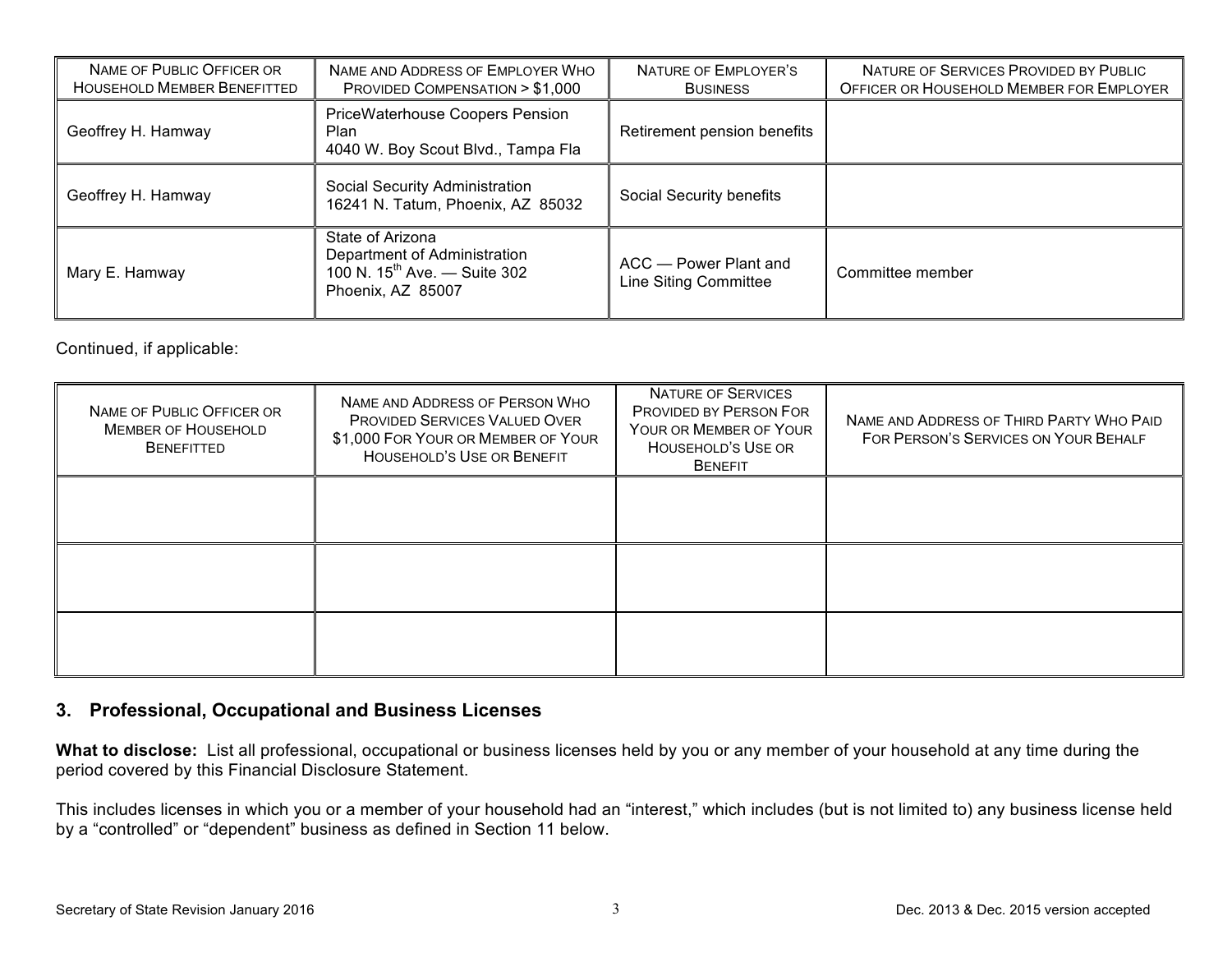| NAME OF PUBLIC OFFICER<br>OR HOUSEHOLD MEMBER<br>AFFECTED | TYPE OF LICENSE | PERSON OR ENTITY HOLDING THE<br>LICENSE | JURISDICTION OR ENTITY THAT ISSUED<br>LICENSE |
|-----------------------------------------------------------|-----------------|-----------------------------------------|-----------------------------------------------|
| None ot disclose                                          |                 |                                         |                                               |
|                                                           |                 |                                         |                                               |
|                                                           |                 |                                         |                                               |

### **4. Personal Creditors**

**What to disclose:** The name and address of each creditor to whom you or a member of your household owed a qualifying personal debt over \$1,000 during any point during the period covered by this Financial Disclosure Statement.

Additionally, if the qualifying personal debt was either incurred for the first time or completely discharged (paid in full) during this period, list the date and check whether it was incurred or discharged (double-click the box and change the default value to "checked"). Otherwise, write "N/A" (for "not applicable") after the word "Date:" in the last column below.

#### **You need not disclose the following, which do not qualify as "personal debt":**

- Debts resulting from the ordinary conduct of a business (these will be disclosed elsewhere in this Statement, in Section B below);
- Debts on any personal residence or recreational property;
- Debts on motor vehicles used primarily for personal purposes (not commercial purposes);
- Debts secured by cash values on life insurance;
- Debts owed to relatives;
- Personal credit card transactions or the value of any retail installment contracts you or your household member entered into.

| NAME OF PUBLIC OFFICER OR MEMBER OF<br><b>HOUSEHOLD OWING THE DEBT</b> | NAME AND ADDRESS OF CREDITOR (OR PERSON<br>TO WHOM PAYMENTS ARE MADE) | IF THE DEBT WAS FIRST INCURRED OR COMPLETELY<br><b>DISCHARGED DURING THIS REPORTING PERIOD, PROVIDE THE</b><br>DATE (MM/DD/YYYY) AND CHECK THE APPROPRIATE BOX |
|------------------------------------------------------------------------|-----------------------------------------------------------------------|----------------------------------------------------------------------------------------------------------------------------------------------------------------|
| None to disclose                                                       |                                                                       | Date:                                                                                                                                                          |
|                                                                        |                                                                       | Incurred Discharged<br>$\mathbf{I}$                                                                                                                            |
|                                                                        |                                                                       | Date:                                                                                                                                                          |
|                                                                        |                                                                       | Incurred   Discharged                                                                                                                                          |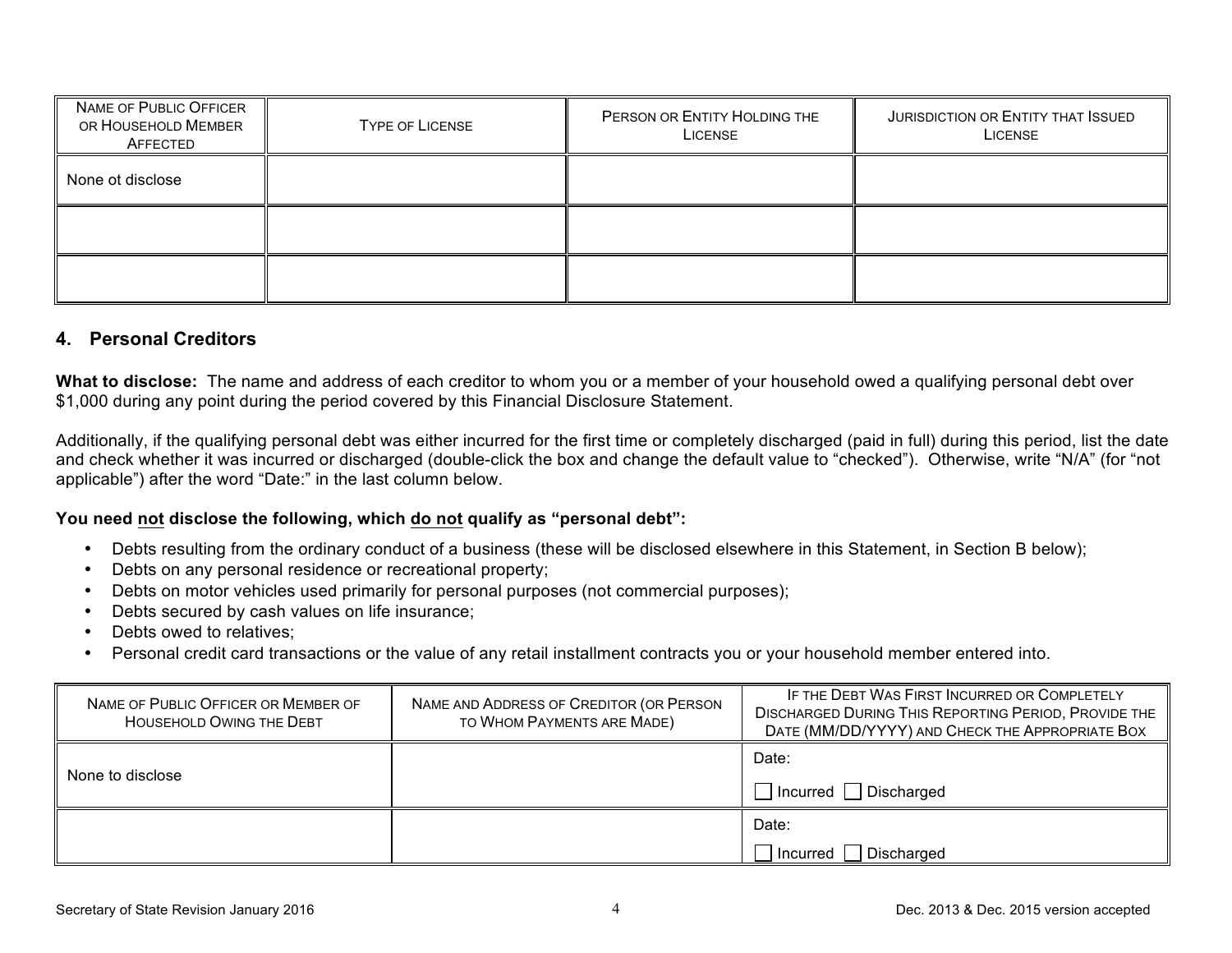|  | Date:                               |
|--|-------------------------------------|
|  | - -<br>Incurred<br>Discharged<br>__ |

#### **5. Personal Debtors**

**What to disclose:** The name of each debtor who owed you or a member of your household a debt over \$1,000 at any time during the period covered by this Financial Disclosure Statement, along with the approximate value of the debt by financial category (double-click the applicable box and change the default value to "checked").

Additionally, if the debt was either incurred for the first time or completely discharged (paid in full) during this period, list the date and check whether it was incurred or discharged (double-click the appropriate box and change the default value to "checked"). Otherwise, write "N/A" (for "not applicable") after the word "Date:" in the last column below.

| NAME OF PUBLIC OFFICER OR<br><b>MEMBER OF HOUSEHOLD</b><br><b>OWED THE DEBT</b> | NAME OF DEBTOR | <b>APPROXIMATE VALUE OF</b><br><b>DEBT</b>                                       | IF THE DEBT WAS FIRST INCURRED OR COMPLETELY DISCHARGED<br>DURING THIS REPORTING PERIOD, PROVIDE THE DATE<br>(MM/DD/YYYY) AND CHECK THE APPROPRIATE BOX |
|---------------------------------------------------------------------------------|----------------|----------------------------------------------------------------------------------|---------------------------------------------------------------------------------------------------------------------------------------------------------|
| None to disclose                                                                |                | $\perp$<br>\$1,000 - \$25,000<br>\$25,001 - \$100,000<br>$$100,001 +$<br>$\perp$ | Date:<br>J Incurred □ Discharged                                                                                                                        |
|                                                                                 |                | \$1,000 - \$25,000<br>\$25,001 - \$100,000<br>$$100,001 +$                       | Date:<br>$\Box$ Incurred $\Box$ Discharged                                                                                                              |
|                                                                                 |                | \$1,000 - \$25,000<br>\$25,001 - \$100,000<br>$$100,001 +$                       | Date:<br>  Incurred   Discharged                                                                                                                        |

# **6. Gifts**

**What to disclose:** The name of the donor who gave you or a member of your household a single gift or an accumulation of gifts during the preceding calendar year with a cumulative value over \$500, subject to the exceptions listed in the below "You need not disclose" paragraph. A "gift" means a gratuity (tip), special discount, favor, hospitality, service, economic opportunity, loan or other benefit received without adequate consideration and not provided to members of the public at large (in other words, a personal benefit you or your household member received without providing an equivalent benefit in return).

Please note: the concept of a "gift" for purposes of this Financial Disclosure Statement is separate and distinct from the gift restrictions outlined in Arizona's lobbying statutes. Thus, disclosure in a lobbying report does not relieve you or a member of your household's duty to disclose gifts in this Financial Disclosure Statement.

### **You need not disclose the following, which do not qualify as "gifts":**

• Gifts received by will;

Secretary of State Revision January 2016 **Secretary of State Revision January 2016 Dec.** 2013 & Dec. 2015 version accepted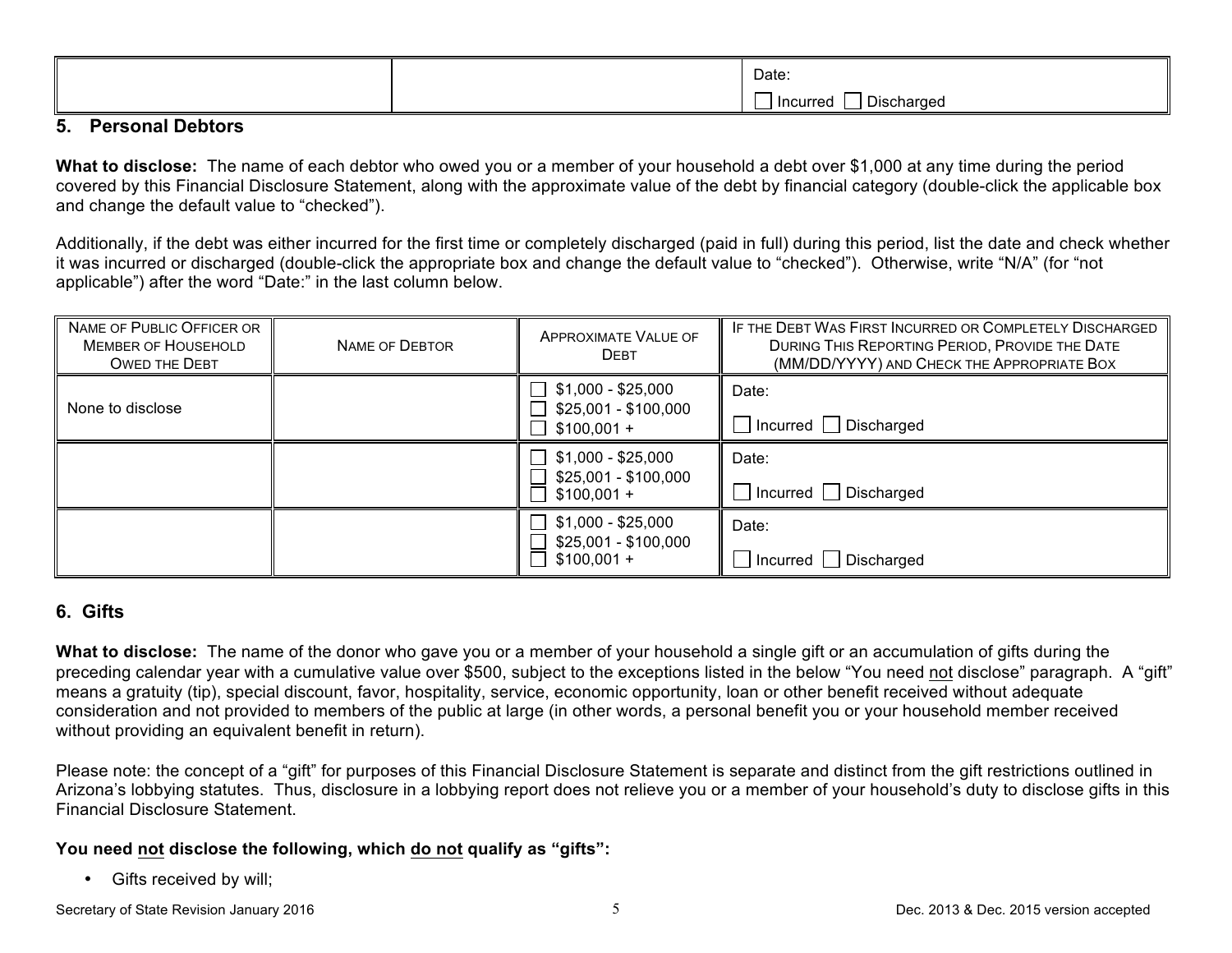- Gift received by intestate succession (in other words, gifts distributed to you or a household member according to Arizona's intestate succession laws, not by will);
- Gift distributed from an *inter vivos* (living) or testamentary (by will) trust established by a spouse or family member;
- Gifts received from any other member of the household;
- Gifts received by parents, grandparents, siblings, children and grandchildren; or
- Political campaign contributions reported on campaign finance reports.

| NAME OF PUBLIC OFFICER OR MEMBER OF HOUSEHOLD WHO<br>RECEIVED GIFT(S) OVER \$500 | <b>NAME OF GIFT DONOR</b> |
|----------------------------------------------------------------------------------|---------------------------|
| No gifts over \$500 to disclose                                                  |                           |
|                                                                                  |                           |
|                                                                                  |                           |
|                                                                                  |                           |
|                                                                                  |                           |
|                                                                                  |                           |
|                                                                                  |                           |

# **7. Office, Position or Fiduciary Relationship in Businesses, Nonprofit Organizations or Trusts**

**What to disclose**: The name and address of each business, organization, trust or nonprofit organization or association in which you or any member of your household held any office, position, or fiduciary relationship during the period covered by this Financial Disclosure Statement, including a description of the office, position or relationship.

| PUBLIC OFFICER OR MEMBER OF HOUSEHOLD<br><b>HAVING THE REPORTABLE RELATIONSHIP</b> | NAME AND ADDRESS OF BUSINESS,<br>ORGANIZATION, TRUST, OR NONPROFIT<br>ORGANIZATION OR ASSOCIATION | <b>DESCRIPTION OF OFFICE, POSITION OR FIDUCIARY</b><br>RELATIONSHIP HELD BY THE PUBLIC OFFICER OR MEMBER OF<br>HOUSEHOLD |
|------------------------------------------------------------------------------------|---------------------------------------------------------------------------------------------------|--------------------------------------------------------------------------------------------------------------------------|
| Mary E. Hamway<br>Geoffrey H. Hamway                                               | Hamway Family Revocable Trust                                                                     | Trustee<br>Trustee                                                                                                       |
|                                                                                    |                                                                                                   |                                                                                                                          |
|                                                                                    |                                                                                                   |                                                                                                                          |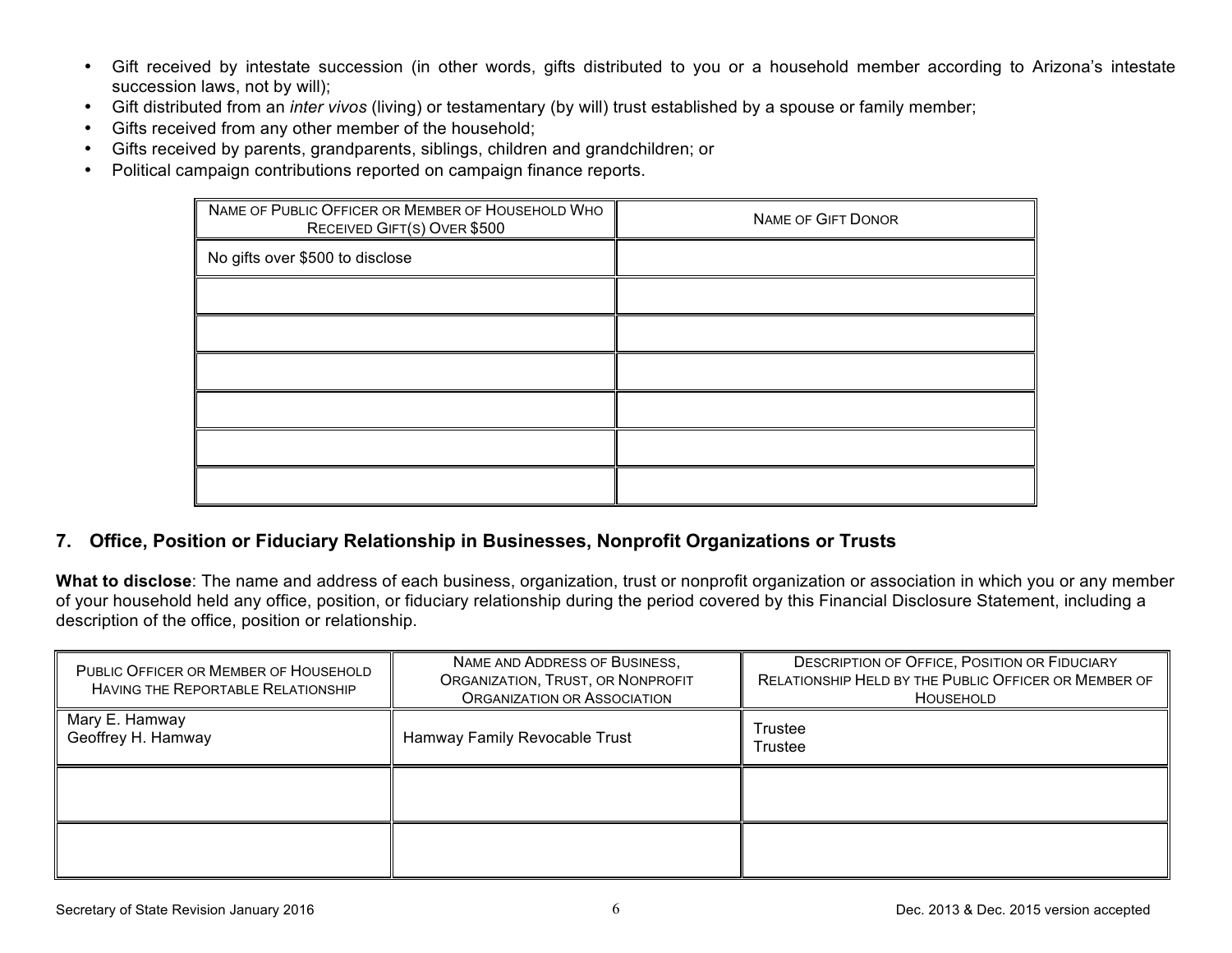## **8. Ownership or Financial Interests in Businesses, Trusts or Investment Funds**

**What to disclose**: The name and address of each business, trust, or investment fund in which you or any member of your household had an ownership or beneficial interest of over \$1,000 during the period covered by this Financial Disclosure Statement. This includes stocks, annuities, mutual funds, or retirement funds. It also includes any financial interest in a limited liability company, partnership, joint venture, or sole proprietorship. Also put a check mark to indicate the value of the debt (double-click the applicable box and change the default value to "checked").

| NAME OF PUBLIC OFFICER OR MEMBER OF<br>HOUSEHOLD HAVING THE INTEREST | NAME AND ADDRESS OF BUSINESS, TRUST<br>OR INVESTMENT FUND | <b>DESCRIPTION OF THE BUSINESS, TRUST</b><br>OR INVESTMENT FUND | <b>APPROXIMATE EQUITY</b><br><b>VALUE OF THE INTEREST</b>                |
|----------------------------------------------------------------------|-----------------------------------------------------------|-----------------------------------------------------------------|--------------------------------------------------------------------------|
| See attached supplemental schedule                                   |                                                           |                                                                 | $\Box$ \$1,000 - \$25,000<br>$\Box$ \$25,001 - \$100,000<br>$$100,001 +$ |
|                                                                      |                                                           |                                                                 | \$1,000 - \$25,000<br>$\Box$ \$25,001 - \$100,000<br>$$100,001 +$        |
|                                                                      |                                                           |                                                                 | $\Box$ \$1,000 - \$25,000<br>\$25,001 - \$100,000<br>$$100,001 +$        |

# **9. Ownership of Bonds**

**What to disclose**: Bonds issued by a state or local government agency worth more than \$1,000 that you or a member of your household held during the period covered by this Financial Disclosure Statement. Also put a check mark to indicate the value of the bonds (double-click the applicable box and change the default value to "checked").

Additionally, if the bonds were either acquired for the first time or completely divested (sold in full) during this period, list the date and check whether the bonds were acquired or divested (double-click the appropriate box and change the default value to "checked"). Otherwise, write "N/A" (for "not applicable") after the word "Date:" in the last column below.

| NAME OF PUBLIC OFFICER OR<br><b>MEMBER OF HOUSEHOLD</b><br><b>ISSUED BONDS</b> | <b>ISSUING STATE OR LOCAL</b><br><b>GOVERNMENT AGENCY</b> | <b>APPROXIMATE VALUE OF</b><br><b>BONDS</b>                | IF THE BONDS WERE FIRST ACQUIRED OR COMPLETELY<br><b>DISCHARGED DURING THIS REPORTING PERIOD, PROVIDE THE</b><br>DATE (MM/DD/YYYY) AND CHECK THE APPROPRIATE BOX |
|--------------------------------------------------------------------------------|-----------------------------------------------------------|------------------------------------------------------------|------------------------------------------------------------------------------------------------------------------------------------------------------------------|
|                                                                                |                                                           | \$1,000 - \$25,000<br>\$25,001 - \$100,000<br>$$100,001 +$ | Date:<br>Divested<br>  Acquired                                                                                                                                  |
|                                                                                |                                                           | \$1,000 - \$25,000<br>\$25,001 - \$100,000<br>$$100,001 +$ | Date:<br>Divested<br>Acquired                                                                                                                                    |
|                                                                                |                                                           | \$1,000 - \$25,000                                         | Date:                                                                                                                                                            |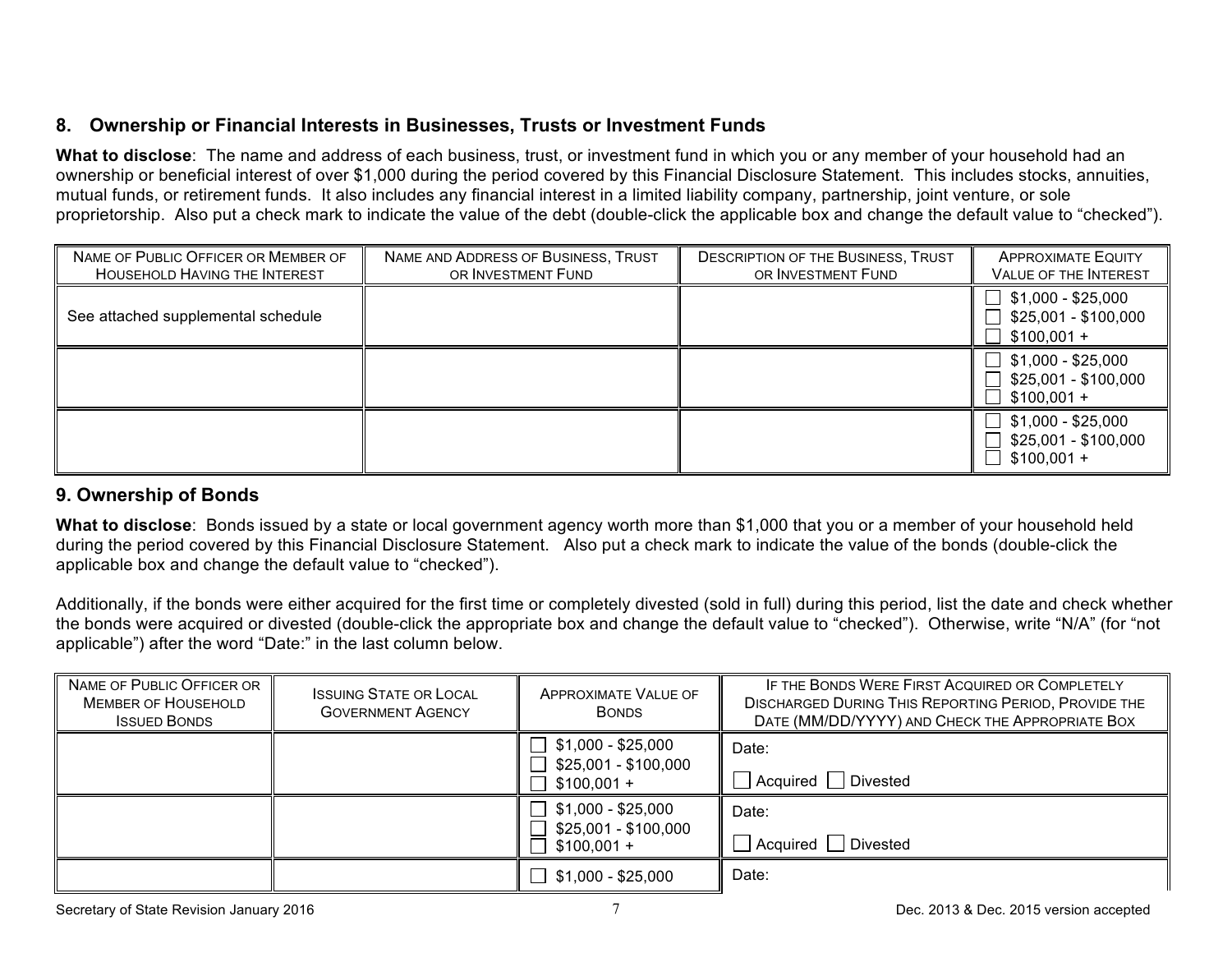| $^{\circ}$ \$100.001. |
|-----------------------|
|-----------------------|

### **10. Real Property Ownership**

**What to disclose:** Arizona real property (land) and improvements which was owned by you or a member of your household during the period covered by this Financial Disclosure Statement, other than your primary residence or property you use for personal recreation. Also describe the property's location (city and state) and approximate size (acreage or square footage), and put a check mark to indicate the approximate value of the land (double-click the applicable box and change the default value to "checked").

Additionally, if the land was either acquired for the first time or completely divested (sold in full) during this period, list the date and check whether the land was acquired or divested (double-click the appropriate box and change the default value to "checked"). Otherwise, write "N/A" (for "not applicable") after the word "Date:" in the last column below.

**You need not disclose:** Your primary residence or property you use for personal recreation.

| NAME OF PUBLIC OFFICER OR<br><b>MEMBER OF HOUSEHOLD</b><br>THAT OWNS LAND | <b>LOCATION AND APPROXIMATE</b><br><b>SIZE</b> | <b>APPROXIMATE VALUE OF</b><br>LAND                        | IF THE LAND WAS FIRST ACQUIRED OR COMPLETELY<br><b>DISCHARGED DURING THIS REPORTING PERIOD, PROVIDE THE</b><br>DATE (MM/DD/YYYY) AND CHECK THE APPROPRIATE BOX |
|---------------------------------------------------------------------------|------------------------------------------------|------------------------------------------------------------|----------------------------------------------------------------------------------------------------------------------------------------------------------------|
| None to disclose                                                          |                                                | \$1,000 - \$25,000<br>\$25,001 - \$100,000<br>$$100,001 +$ | Date:<br>Acquired   Divested                                                                                                                                   |
|                                                                           |                                                | \$1,000 - \$25,000<br>\$25,001 - \$100,000<br>$$100,001 +$ | Date:<br>Acquired   Divested                                                                                                                                   |
|                                                                           |                                                | $$1,000 - $25,000$<br>\$25,001 - \$100,000<br>$$100,001 +$ | Date:<br>Divested<br>Acquired I                                                                                                                                |

### **B. BUSINESS FINANCIAL INTERESTS**

This section requires disclosure of any financial interests of a business owned by you or a member of your household.

### **11. Business Names**

**What to disclose**: The name of any business under which you or any member of your household owns or did business under (in other words, were self-employed) during the period covered by this Financial Disclosure Statement, which include corporations, limited liability companies, partnerships, sole proprietorships and any other business conducted under a trade name.

Also disclose if the named business is controlled or dependent. A business is "controlled" if you or any member of your household (individually or combined) had an ownership interest that amounts to more than 50%. A business is classified as "dependent," on the other hand, if: (1) you or any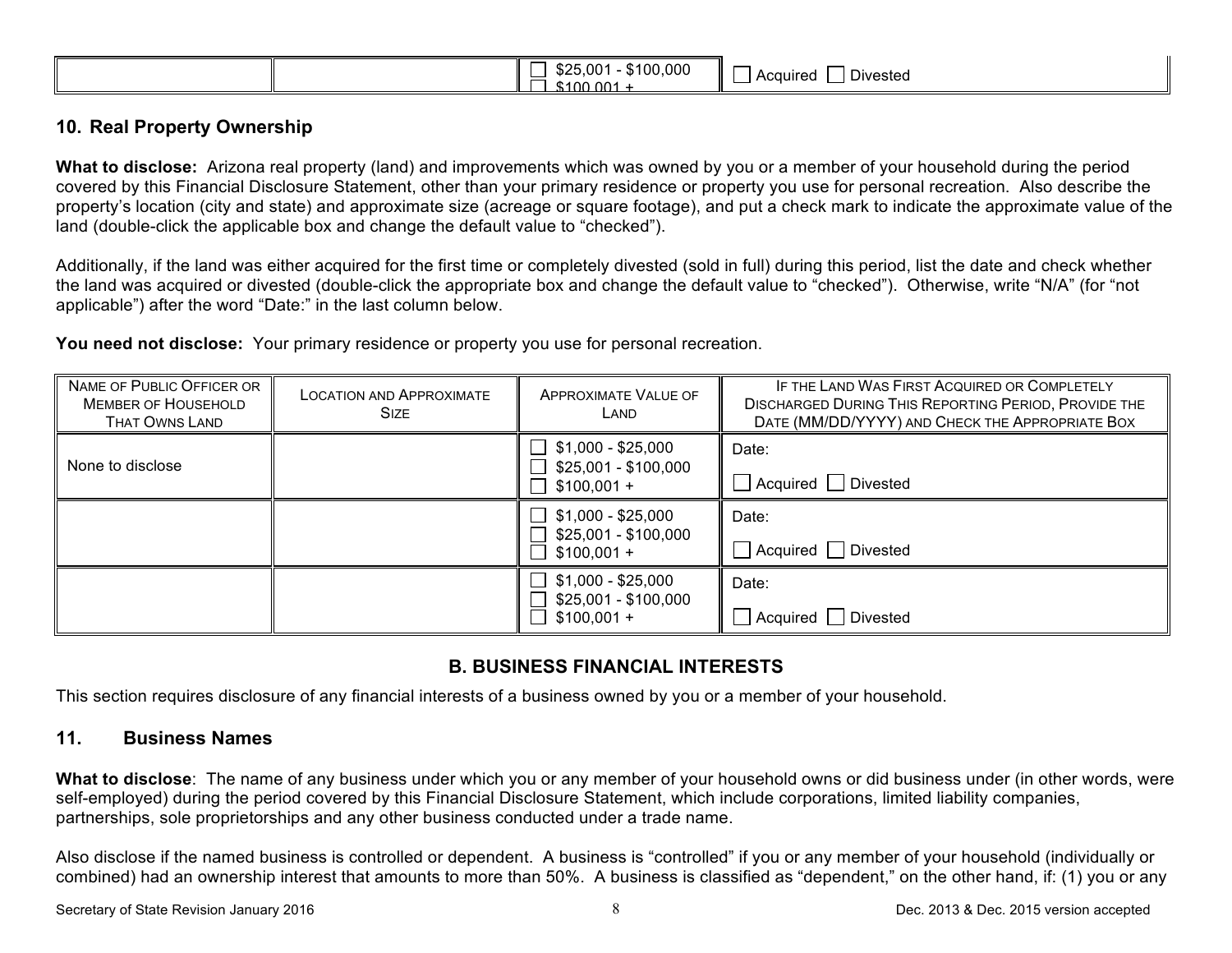household member (individually or combined) had an ownership interest that amounts more than 10%; *and* (2) the business received more than \$10,000 from a single source during the period covered by this Financial Disclosure Statement, which amounted to more than 50% of the business' gross income for the period.

If the business was either controlled or dependent, check whether it was controlled or dependent (double-click the appropriate box and change the default value to "checked") in the last column below. If the business was both controlled *and* dependent during the period covered by this Financial Disclosure Statement, check *both* boxes. Otherwise, leave the boxes in the last column below blank.

| NAME OF PUBLIC OFFICER OR MEMBER OF<br><b>HOUSEHOLD OWNING THE BUSINESS</b> | NAME AND ADDRESS OF BUSINESS | CHECK THE APPROPRIATE BOX IF THE BUSINESS IS "CONTROLLED"<br>BY OR "DEPENDENT" ON YOU OR A MEMBER OF YOUR HOUSEHOLD |
|-----------------------------------------------------------------------------|------------------------------|---------------------------------------------------------------------------------------------------------------------|
| None to disclose                                                            |                              | $\Box$ Controlled $\Box$ Dependent                                                                                  |
|                                                                             |                              | $\Box$ Controlled $\Box$ Dependent                                                                                  |
|                                                                             |                              | $\Box$ Controlled $\Box$ Dependent                                                                                  |

**Please note**: If a business listed in the foregoing Section 11 was neither "controlled" nor "dependent" during the period covered by this Financial Disclosure Statement, you need not complete the remainder of this Financial Disclosure Statement with respect to that business. If none of the businesses listed in Section 11 were "controlled" or "dependent," you need not complete the remained of this Financial Disclosure Statement.

#### **12. Controlled Business Information**

**What to disclose**: The name of each controlled business listed in Section 11 above, and the goods or services provided by the business.

If a single client or customer (person or business) accounts for more than \$10,000 *and* 25% of the business' gross income during the period covered by this Financial Disclosure Statement (a "major client"), describe what the business provided to the major client in the third column. Also, describe the major client's type of business activities in the final column (but if the major client is an individual, write "N/A" for "not applicable" in the final column).

If the business does not have a major client, write "N/A" for "not applicable" in the last two columns.

**You need not disclose:** The name of any major client, or the activities of any major client that is a person.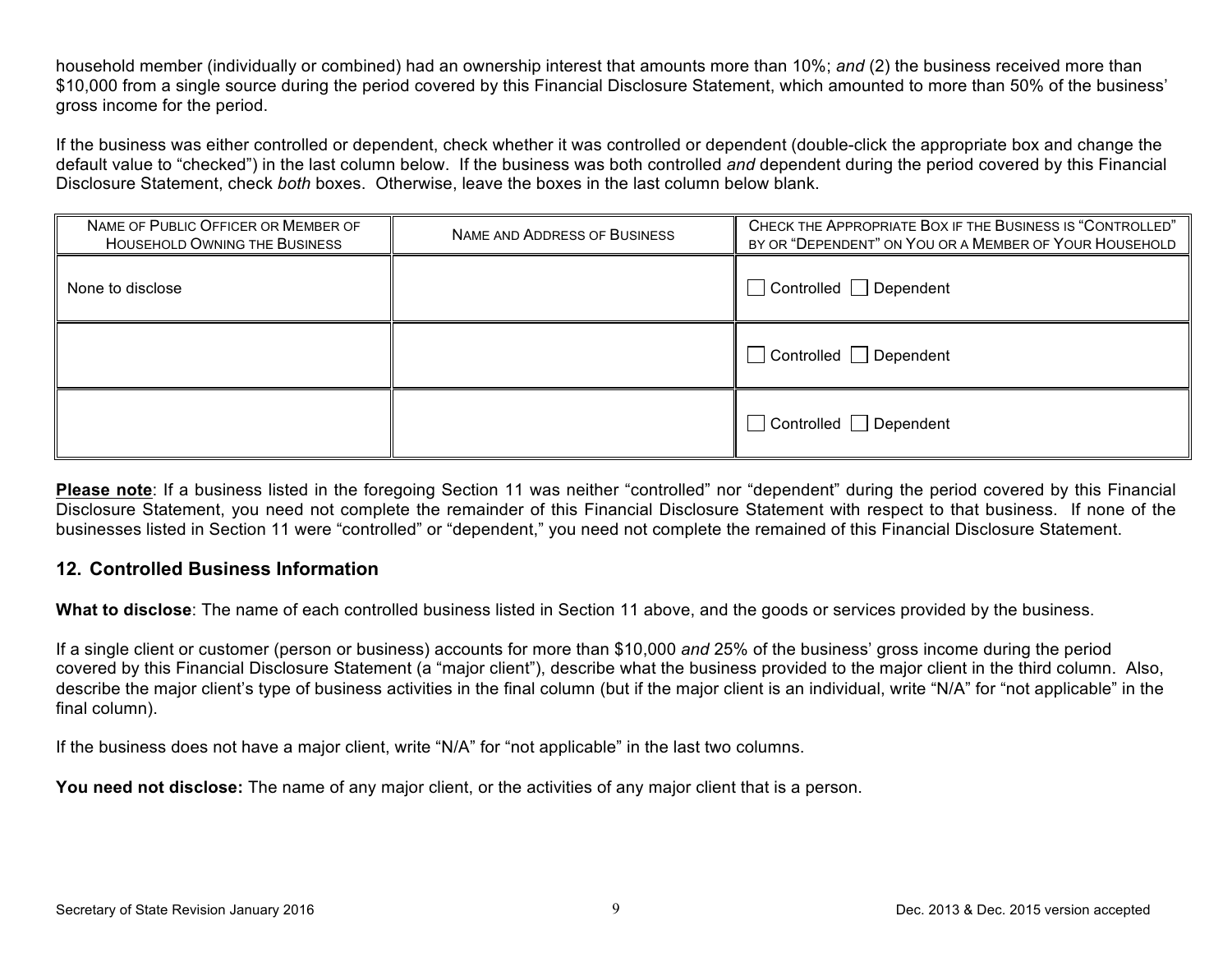| NAME OF YOUR OF YOUR HOUSEHOLD<br><b>MEMBER'S CONTROLLED BUSINESS</b> | <b>GOODS OR SERVICES PROVIDED BY</b><br>THE CONTROLLED BUSINESS | <b>DESCRIBE WHAT YOUR BUSINESS</b><br><b>PROVIDES TO ITS MAJOR CUSTOMER</b> | TYPE OF BUSINESS ACTIVITIES OF THE<br><b>MAJOR CUSTOMER</b> |
|-----------------------------------------------------------------------|-----------------------------------------------------------------|-----------------------------------------------------------------------------|-------------------------------------------------------------|
| Not applicable                                                        |                                                                 |                                                                             |                                                             |
|                                                                       |                                                                 |                                                                             |                                                             |
|                                                                       |                                                                 |                                                                             |                                                             |
|                                                                       |                                                                 |                                                                             |                                                             |

#### **13. Dependent Business Information**

**What to disclose**: The name of each dependent business listed in Section 11 above, and the goods or services provided by the business.

If a single client or customer (person or business) accounts for more than \$10,000 *and* 25% of the business' gross income during the period covered by this Financial Disclosure Statement (a "major client"), describe what the business provided to the major client in the third column. Also, describe the major client's type of business activities in the final column (but if the major client is an individual, write "N/A" for "not applicable" in the final column).

If the business does not have a major client, write "N/A" for "not applicable" in the last two columns. Likewise, if the dependent business is also a controlled business, disclose the business only in Section 12 above and leave this section blank.

You need not disclose: The name of any major client, or the activities of any major client that is a person.

| NAME OF YOUR OF YOUR HOUSEHOLD     | <b>GOODS OR SERVICES PROVIDED BY</b> | <b>DESCRIBE WHAT YOUR BUSINESS</b> | TYPE OF BUSINESS ACTIVITIES OF THE |
|------------------------------------|--------------------------------------|------------------------------------|------------------------------------|
| <b>MEMBER'S DEPENDENT BUSINESS</b> | THE DEPENDENT BUSINESS               | PROVIDES TO ITS MAJOR CUSTOMER     | <b>MAJOR CUSTOMER</b>              |
| Not applicable                     |                                      |                                    |                                    |
|                                    |                                      |                                    |                                    |
|                                    |                                      |                                    |                                    |
|                                    |                                      |                                    |                                    |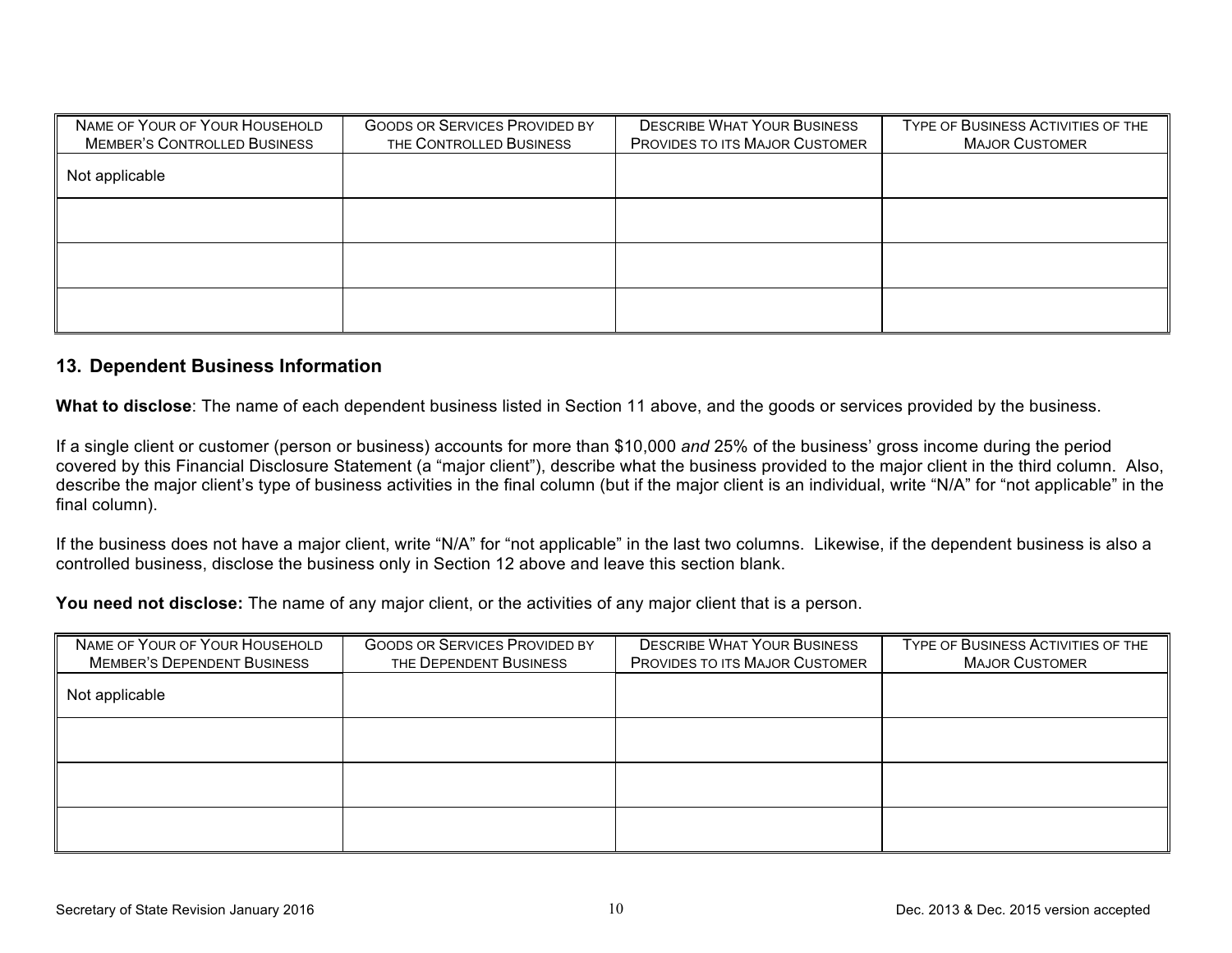## **14. Real Property Owned by a Controlled or Dependent Business**

**What to disclose:** Arizona real property (land) and improvements which was owned by a controlled or dependent business during the period covered by this Financial Disclosure Statement. Also describe the property's location (city and state) and approximate size (acreage or square footage), and put a check mark to indicate the approximate value of the land (double-click the applicable box and change the default value to "checked"). If the business is one that deals in real property and improvements, check the box that corresponds to the aggregate value of all parcels held by the business during the period covered by this Financial Disclosure Statement.

Additionally, if the land was either acquired for the first time or completely divested (sold in full) during this period, list the date and check whether the land was acquired or divested (double-click the appropriate box and change the default value to "checked"). Otherwise, write "N/A" (for "not applicable") after the word "Date:" in the last column below.

| NAME OF CONTROLLED OR<br><b>DEPENDENT BUSINESS THAT</b><br>OWNS LAND | <b>LOCATION AND APPROXIMATE</b><br><b>SIZE</b> | <b>APPROXIMATE VALUE OF</b><br>LAND                                                      | IF THE LAND WAS FIRST ACQUIRED OR COMPLETELY<br><b>DISCHARGED DURING THIS REPORTING PERIOD, PROVIDE THE</b><br>DATE (MM/DD/YYYY) AND CHECK THE APPROPRIATE BOX |
|----------------------------------------------------------------------|------------------------------------------------|------------------------------------------------------------------------------------------|----------------------------------------------------------------------------------------------------------------------------------------------------------------|
| Not applicable                                                       |                                                | $\Box$<br>\$1,000 - \$25,000<br>\$25,001 - \$100,000<br>$\Box$<br>$$100,001 +$<br>$\Box$ | Date:<br>Acquired   Divested                                                                                                                                   |
|                                                                      |                                                | \$1,000 - \$25,000<br>$\Box$<br>\$25,001 - \$100,000<br>$$100,001 +$                     | Date:<br>Acquired   Divested                                                                                                                                   |
|                                                                      |                                                | \$1,000 - \$25,000<br>$\blacksquare$<br>\$25,001 - \$100,000<br>$$100,001 +$             | Date:<br>Divested<br>  Acquired                                                                                                                                |

#### **15. Controlled or Dependent Business' Creditors**

**What to disclose**: The name and address of each creditor to which a controlled or dependent business owed more than \$10,000, if that amount was also more than 30% of the business' total indebtedness at any time during the period covered by this Financial Disclosure Statement ("qualifying business debt").

Additionally, if the qualifying business debt was either incurred for the first time or completely discharged (paid in full) during this period, list the date and check whether it was incurred or discharged (double-click the box and change the default value to "checked"). Otherwise, write "N/A" (for "not applicable") after the word "Date:" in the last column below.

**You need not disclose:** Debts owed by a business other than a controlled or dependent business.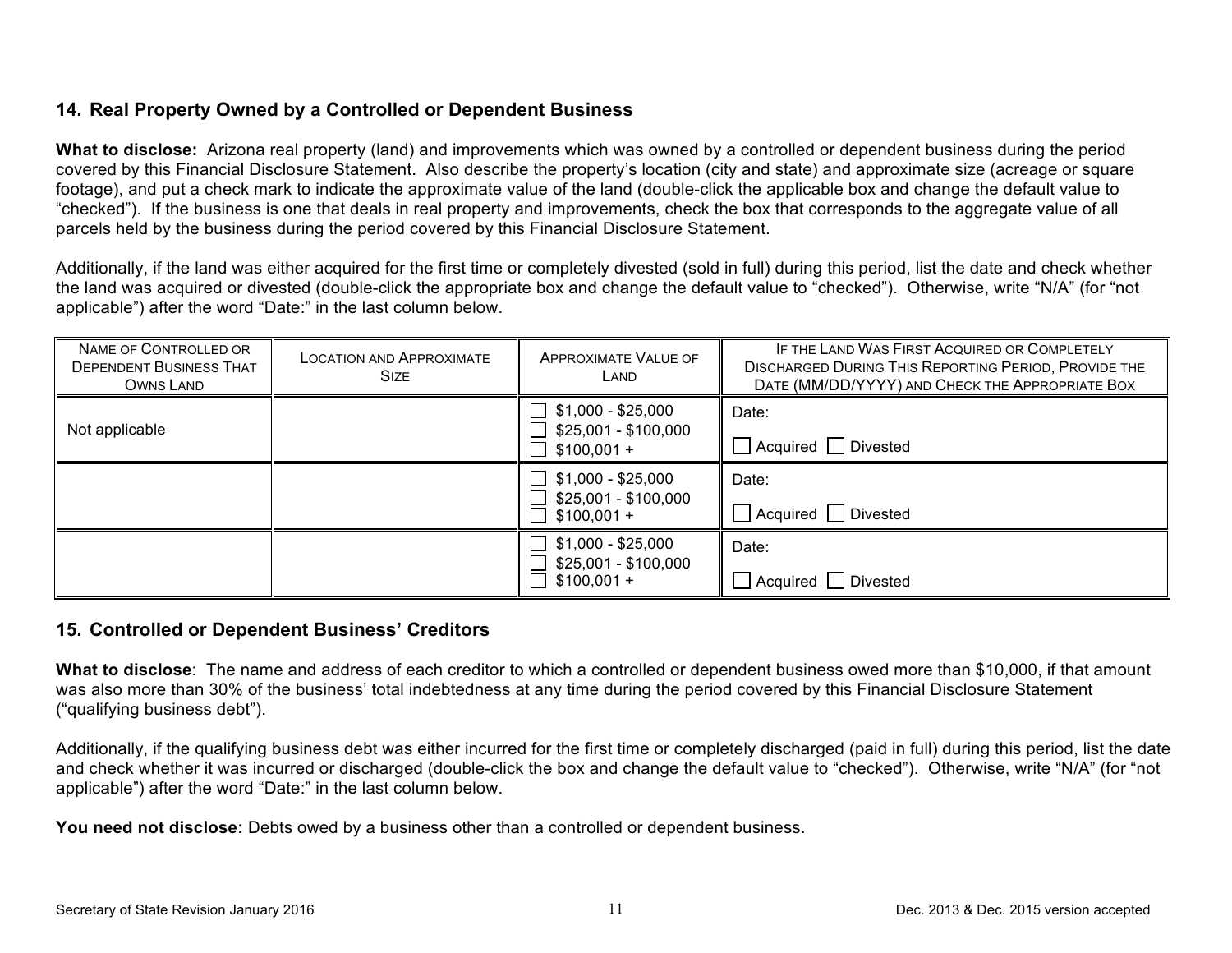| NAME OF CONTROLLED OR DEPENDENT<br>BUSINESS OWING THE QUALIFYING DEBT | NAME AND ADDRESS OF CREDITOR (OR PERSON<br>TO WHOM PAYMENTS ARE MADE) | IF THE DEBT WAS FIRST INCURRED OR COMPLETELY<br><b>DISCHARGED DURING THIS REPORTING PERIOD, PROVIDE THE</b><br>DATE (MM/DD/YYYY) AND CHECK THE APPROPRIATE BOX |
|-----------------------------------------------------------------------|-----------------------------------------------------------------------|----------------------------------------------------------------------------------------------------------------------------------------------------------------|
|                                                                       |                                                                       | Date:                                                                                                                                                          |
| Not applicable                                                        |                                                                       | $\Box$ Incurred $\Box$ Discharged                                                                                                                              |
|                                                                       |                                                                       | Date:                                                                                                                                                          |
|                                                                       |                                                                       | $\Box$ Incurred $\Box$ Discharged                                                                                                                              |
|                                                                       |                                                                       | Date:                                                                                                                                                          |
|                                                                       |                                                                       | $\Box$ Incurred $\Box$ Discharged                                                                                                                              |

# **16. Controlled or Dependent Business' Debtors**

**What to disclose**: The name of each debtor who owed more than \$10,000 to a controlled or dependent business, if that amount was also more than 30% of the total indebtedness owed to the controlled or dependent business at any time during the period covered by this Financial Disclosure Statement ("qualifying business debt"). Also disclose the approximate value of the debt by financial category (double-click the applicable box and change the default value to "checked").

Additionally, if the qualifying business debt was either incurred for the first time or completely discharged (paid in full) during this period, list the date and check whether it was incurred or discharged (double-click the box and change the default value to "checked"). Otherwise, write "N/A" (for "not applicable") after the word "Date:" in the last column below.

**You need not disclose:** Debts owed to a business other than a controlled or dependent business.

| NAME OF PUBLIC OFFICER OR<br><b>MEMBER OF HOUSEHOLD</b><br><b>OWED THE DEBT</b> | NAME OF DEBTOR | APPROXIMATE VALUE OF<br><b>DEBT</b>                        | IF THE DEBT WAS FIRST INCURRED OR COMPLETELY DISCHARGED<br>DURING THIS REPORTING PERIOD, PROVIDE THE DATE<br>(MM/DD/YYYY) AND CHECK THE APPROPRIATE BOX |
|---------------------------------------------------------------------------------|----------------|------------------------------------------------------------|---------------------------------------------------------------------------------------------------------------------------------------------------------|
| Not applicable                                                                  |                | \$1,000 - \$25,000<br>\$25,001 - \$100,000<br>$$100,001 +$ | Date:<br>$\Box$ Incurred $\Box$ Discharged                                                                                                              |
|                                                                                 |                | $$1,000 - $25,000$<br>\$25,001 - \$100,000<br>$$100,001 +$ | Date:<br>Incurred Discharged                                                                                                                            |
|                                                                                 |                | \$1,000 - \$25,000                                         | Date:                                                                                                                                                   |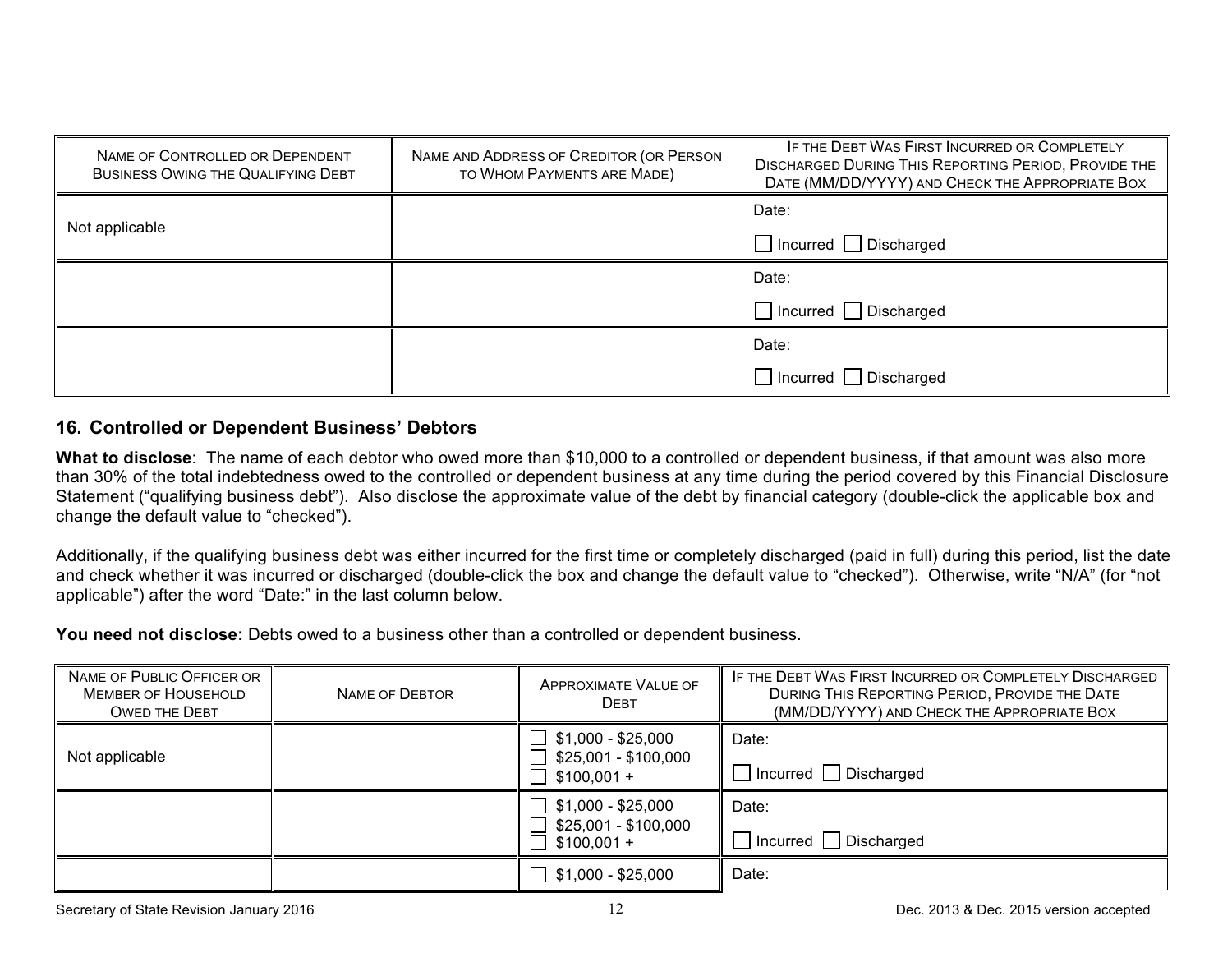| 00.001 |
|--------|
|--------|